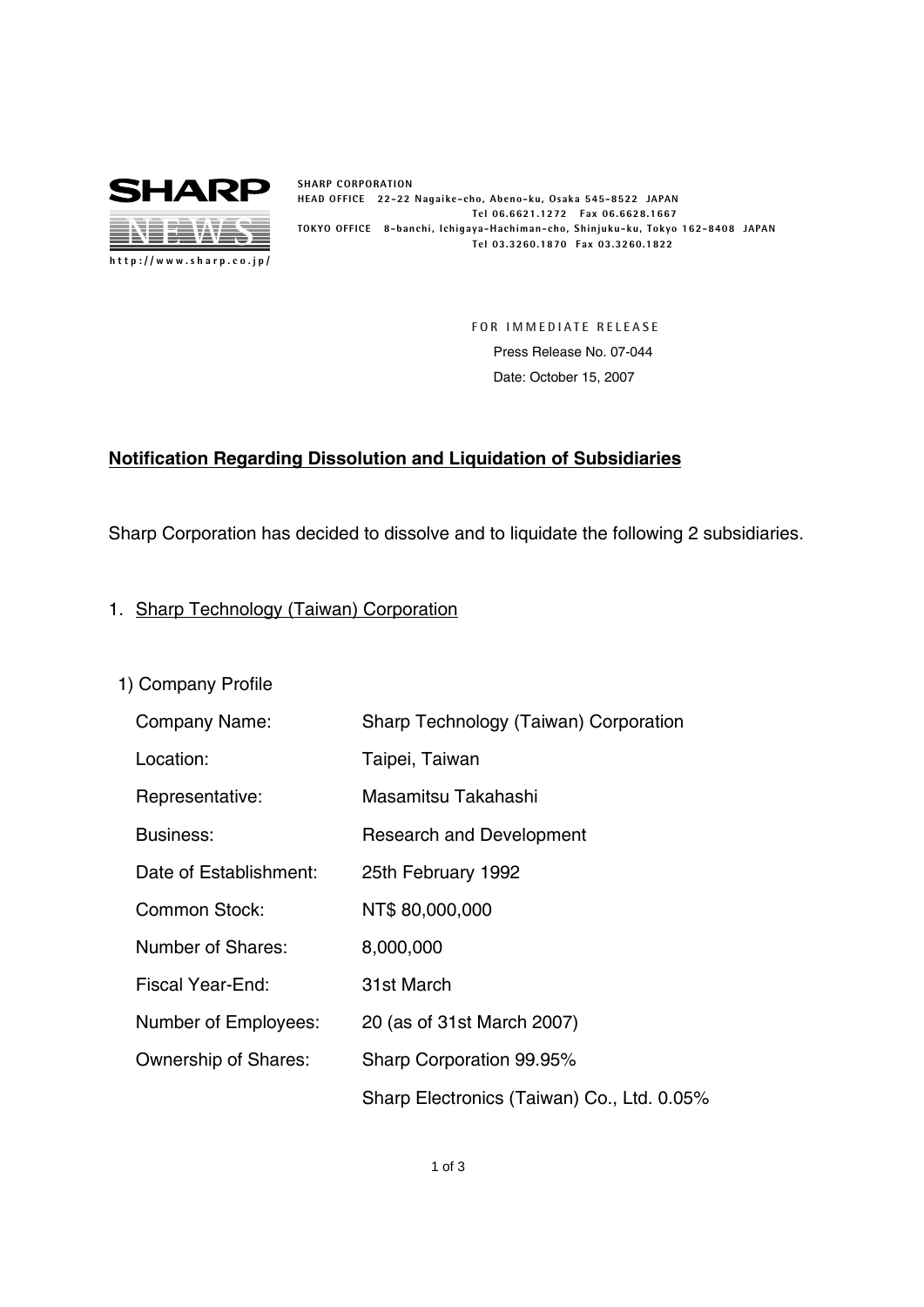## 2) Reason for Dissolution and Liquidation

The company has been operated as Own Design Manufacturing Company in Taiwan. But recently, the Company's business is decreasing because most Taiwan companies have set up their manufacturing bases in China, and Sharp Corporation is now developing new products of one-of-a-kind character in Japan. So Sharp Corporation has decided to dissolute and liquidate the company.

### 3) Schedule

Completion of Liquidation is planned for the end of March 2008.

## 4) Impact on Sharp Corporation's Results

The dissolution and liquidation of the company will have only a slight impact on Sharp Corporation's results and the Sharp Group's consolidated results.

## 2. Sharp Microelectronics Technology (Malaysia) Sdn. Bhd.

## 1) Company Profile

| Company Name:                              | Sharp Microelectronics Technology (Malaysia) Sdn. Bhd. |
|--------------------------------------------|--------------------------------------------------------|
| Location:                                  | Selangor, Malaysia                                     |
| Representative:                            | Mitsuyoshi Hayakawa                                    |
| Business:                                  | User Support for Electronics Components                |
| Date of Establishment: 20th September 2002 |                                                        |
| <b>Common Stock:</b>                       | M\$ 600,000                                            |
| Number of Shares:                          | 300,000                                                |